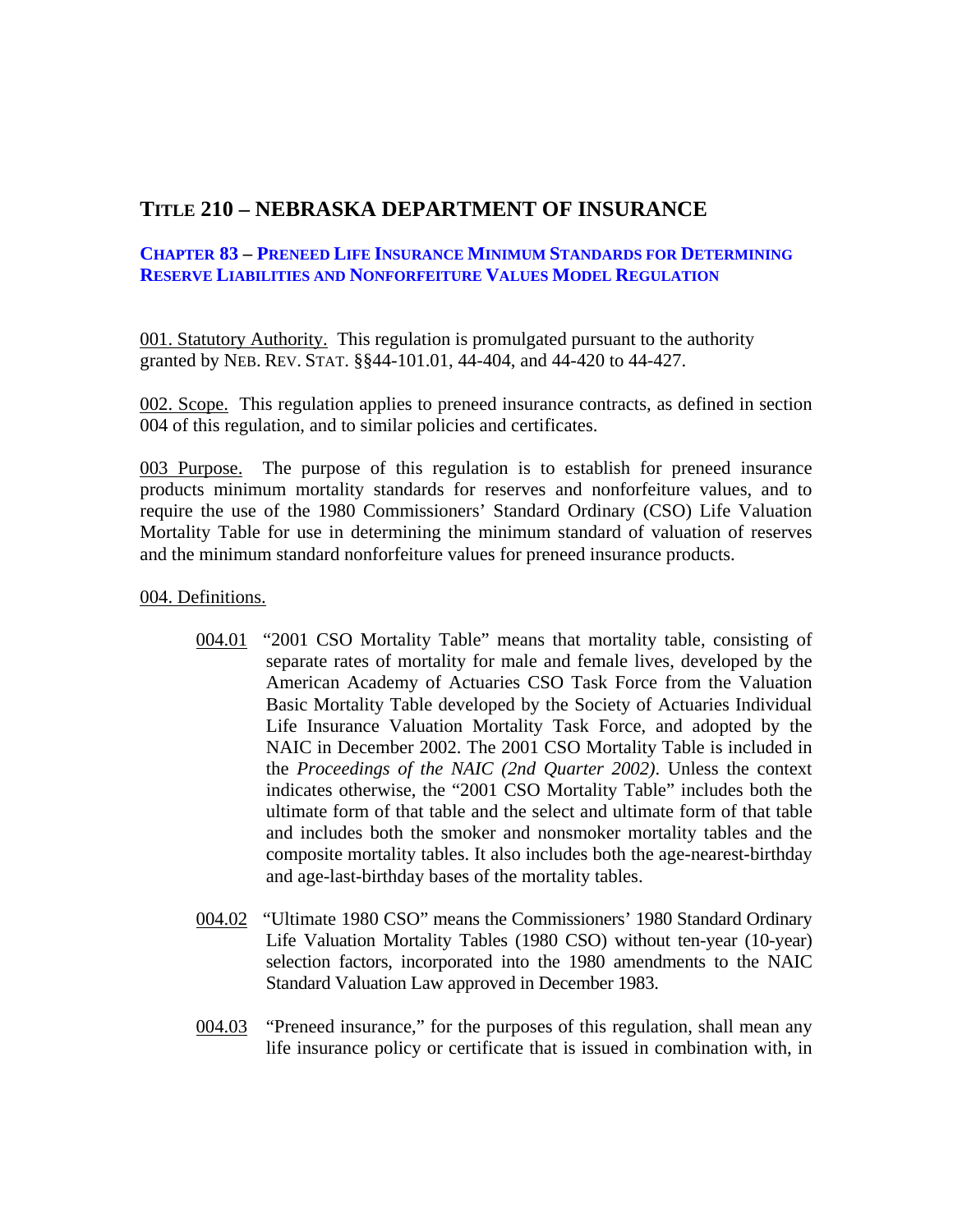support of, with an assignment to, or as a guarantee for a prearrangement contract or agreement for goods and services to be provided at the time of and immediately following the death of the insured. Goods and services may include, but are not limited to embalming, cremation, body preparation, viewing or visitation, coffin or urn, memorial stone, and transportation of the deceased. The status of the policy or contract as preneed insurance is determined at the time of issue in accordance with the policy form filing.

005. Minimum Valuation Mortality Standards. For preneed insurance contracts, as defined in subsection 004.03, and similar policies and contracts, the minimum mortality standard for determining reserve liabilities and nonforfeiture values for both male and female insureds shall be the Ultimate 1980 CSO.

006. Minimum Valuation Interest Rate Standards.

- 006.01 The interest rates used in determining the minimum standard for valuation of preneed insurance shall be the calendar year statutory valuation interest rates as defined in NEB. REV. STAT. §§44-404 and 44- 420 to 44-427.
- 006.02 The interest rates used in determining the minimum standard for nonforfeiture values for preneed insurance shall be the calendar year statutory nonforfeiture interest rates as defined in NEB. REV. STAT. §44- 407 ET SEQ.

## 007. MinimumValuation Method Standards.

- 007.01 The method used in determining the standard for the minimum valuation of reserves of preneed insurance shall be the method defined in NEB. REV. STAT. §§44-404 and 44-420 to 44-427.
- 007.02 The method used in determining the standard for the minimum nonforfeiture values for preneed insurance shall be the method defined in NEB. REV. STAT. §44-407 ET SEQ.

008. Transition Rules.

008.01 For preneed insurance policies issued on or after the effective date of this regulation and before January 1, 2012, the 2001 CSO may be used